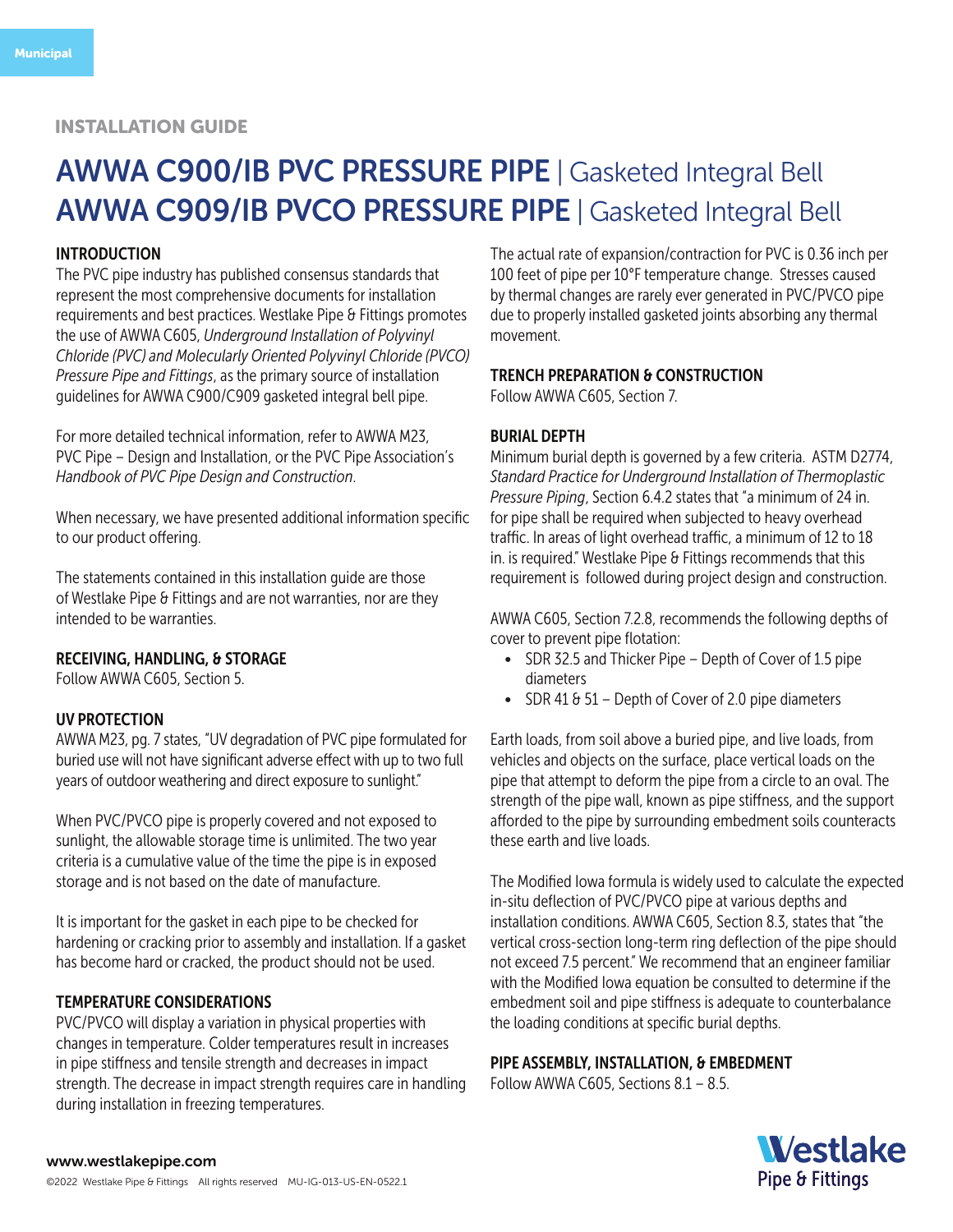# AWWA C900/IB PVC PRESSURE PIPE | Gasketed Integral Bell AWWA C909/IB PVCO PRESSURE PIPE | Gasketed Integral Bell



# WESTLAKE PIPE & FITTINGS-SPECIFIC GUIDELINES ON PIPE JOINT ASSEMBLY

# 1. Inspect & Clean

Remove all dirt and other foreign material from the bell interior and spigot exterior that could prevent an effective seal between the bell and spigot. Carefully clean the gasket and the groove area around the gasket. Inspect each gasket to ensure that it is seated uniformly in the groove by running your finger around the edge of the gasket. Look to see if the gasket has been damaged, cut, torn, or become brittle. Set aside any questionable pieces of pipe.

C900 IB pipe utilizes the Rieber gasket system. For this product DO NOT REMOVE THE GASKET FROM THE GROOVE FOR CLEANING. The gasket is not removable and will be damaged by attempts to remove it. C909 IB pipe gaskets can be removed from the groove and replaced if necessary.

## 2. Lubricate

Lubricant should be applied to the bevel and exterior pipe wall of the spigot approximately mid-way back to the insertion line. Additionally, apply lubricant to the inside surface of the gasket in the bell. Only use supplied or approved lubricants. Lubricants for use with potable water pipelines must also be safe for potable water usage.

## 3. Assemble

Prior to joint assembly, both pipe segments must be in straight alignment to prevent gasket tearing or rollout during insertion. Push the lubricated spigot end into the bell beyond the gasket. The bar and block method of assembly is recommended as the worker is able to the feel the amount of force being used and whether the joint slides together smoothly. Larger pipe will require mechanical assistance to apply sufficient force to assemble the joint. Pipe spigots are marked with two insertion lines that indicate how far the spigot is to be inserted in to the bell. DO NOT OVERINSERT THE JOINT. Correct assembly of the pipe joint is shown above. Ensure that previously joined pipe segments are not disturbed or overinserted as the pipeline assembly progresses.

For dual insertion line products, the spigot should be pushed into the adjoining bell until the edge of the bell is between the two insertion lines. One line should be hidden by the bell, and one line should still be visible.

## JOINT ASSEMBLY PROBLEMS

If there is difficulty assembling the joint, disassemble and examine the gasket. Be sure the gasket is properly seated and both pipe segments are in straight alignment. For C900 IB pipe, if the gasket is damaged, cut off the bell, bevel the new edge, and use a coupling to assemble the two pipe segments. The gaskets for C909 IB pipe can be removed and replaced if damaged.

If the pipe is misaligned, over-inserted, or assembled with excessive force, the following are possible consequences:

- Rolled or torn gaskets,
- Split bells,
- Acceptance testing failure (e.g. hydrostatic pressure test),
- Leaky joints after temperature changes or earth movement,
- Damage to previously assembled joints.

## BELL & SPIGOT ORIENTATION

Westlake Pipe & Fittings recommends that the pipe's bell end points in the direction of work progress. When joining pipe, it is easier to insert the spigot into the bell than it is to push the bell over the spigot. This also reduces the risk of soil or rubble being scooped under the gasket during assembly.

The direction of the pipe bell relative to the flow direction does not affect the performance of the pipe joint or system hydraulics.



### www.westlakepipe.com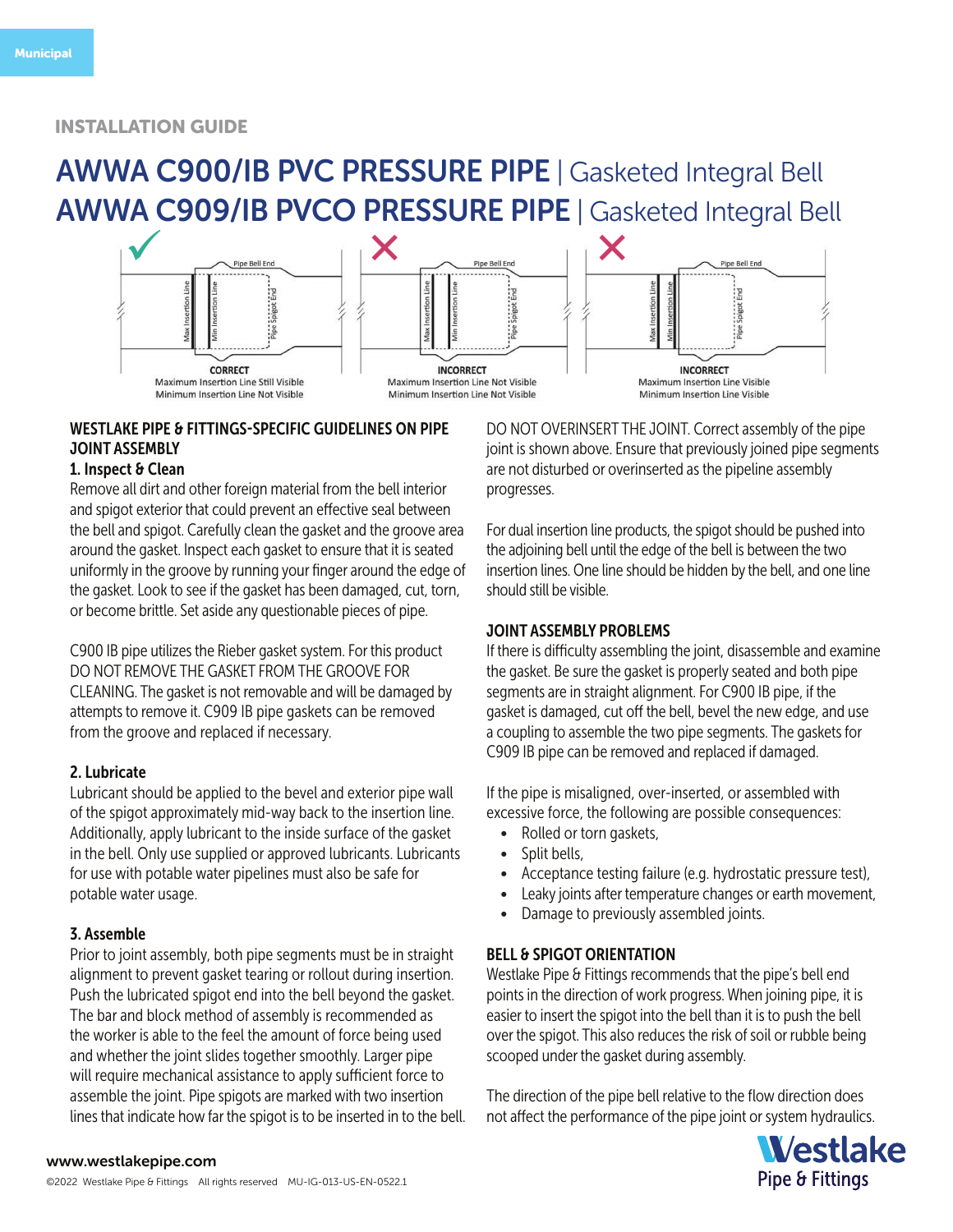# AWWA C900/IB PVC PRESSURE PIPE | Gasketed Integral Bell AWWA C909/IB PVCO PRESSURE PIPE | Gasketed Integral Bell

## INSTALLING PIPE THROUGH CASINGS

Follow AWWA M23, pg. 116-120.

## CONNECTING PIPE TO APPURTENANCES & FITTINGS

Follow AWWA C605, Section 8.5. Follow the instructions of the appurtenance or fitting manufacturer including pipe trimming, pipe insertion, and bolt tightening guidelines. Appurtenances & fittings must be compatible with AWWA C900/C909 PVC/PVCO pipe sizes using the Cast Iron Outside Diameter (CIOD) standard.

Mechanical restraint rings typically have grooved pads that bite into the pipe. These grooved pads place acceptable indentations into the pipe. In the event of removing the restraint ring from the pipe, the section of PVC/PVCO pipe with the indentations should be cut-off and discarded. The same area of PVC/PVCO pipe should not be reindented. To prevent damage, mechanical restraints must be explicitly compatible with C909 pipe-this must be confirmed prior to use.

### FIELD CUTTING

Pipe can be easily cut with a power saw using an abrasive disc. Other cutting tools may be appropriate, depending on the size of the pipe. It is recommended that the pipe be marked around its entire circumference prior to cutting to ensure a square cut. Both portions of the pipe on either side of the cut line should be supported from below such that neither portion of pipe pulls at the other while it is being cut.

If inserting into a gasketed joint, the newly cut pipe will need to be beveled and have the insertion marks redrawn. Use a factory-finished beveled spigot end as a guide for proper bevel angle and depth. Draw new insertion marks at the same distance as the original.

### PIPE BENDING & JOINT ANGULAR DEFLECTION

See AWWA C605, Section 8.6. Some changes in direction may be accomplished without the use of elbows, sweeps or other fittings. Changes in direction can be accomplished by pipe bending or through angular joint deflection, BUT NOT BOTH, on the same segment of pipe.

### Angular Joint Deflection

The maximum angular joint deflection for all Westlake Pipe & Fittings AWWA C900/C909 IB PVC pipe sizes and pressure classes is 1°. Table 1 provides the maximum offset at the end of the deflected pipe for various lay lengths.

### Longitudinal Bending

Due to the flexible nature of PVC, longitudinal bending of PVC/ PVCO pipe is possible as long as the flexural stress limits of the pipe are observed.

### Table 1: AWWA C900/IB Angular Deflection Maximum Offset

| Lay Length | <b>Maximum Offset</b> |            |  |
|------------|-----------------------|------------|--|
| ft.        | π                     | ft.        |  |
| 20         | 0.35                  | $4 - 3/16$ |  |
| 10         | በ 7በ                  | $8 - 3/8$  |  |

We recommend that only manual force be used to bend PVC/PVCO pipe in open-cut trench installations. Using mechanical equipment could easily surpass the allowable flexural stress limits of the pipe. For this reason, longitudinal bending of pipe sized larger than 12" is not recommended due to the large forces required.

Table 2 displays the minimum bend radius, maximum angle of lateral deflection, and the maximum distance offset at the end of a flexed, solid wall pipe.

## Table 2: Longitudinal Bending of AWWA C900/C909 Pipe – 20' Lay Length

| Nom.<br><b>Size</b> | Min. Bend<br><b>Radius</b> | Max. Deflection<br>Angle | Max. Offset<br>of Flexed Pipe |
|---------------------|----------------------------|--------------------------|-------------------------------|
|                     | ft.                        | deg.                     | ft.                           |
| 4                   | 100.00                     | 5.7                      | 1.99                          |
| 6                   | 143.75                     | 4.0                      | 1.39                          |
| 8                   | 188.54                     | 3.0                      | 1.06                          |
| 10                  | 231.25                     | 2.5                      | 0.86                          |
| 12                  | 275.00                     | 21                       | 0.73                          |

## THRUST RESTRAINT

Follow AWWA C605, Section 8.7. Follow all thrust restraint manufacturer's requirements for installation methods especially bolt tightening specifications. Improper installation of external restraints can result in loss of joint seal or fracture of the pipe wall.